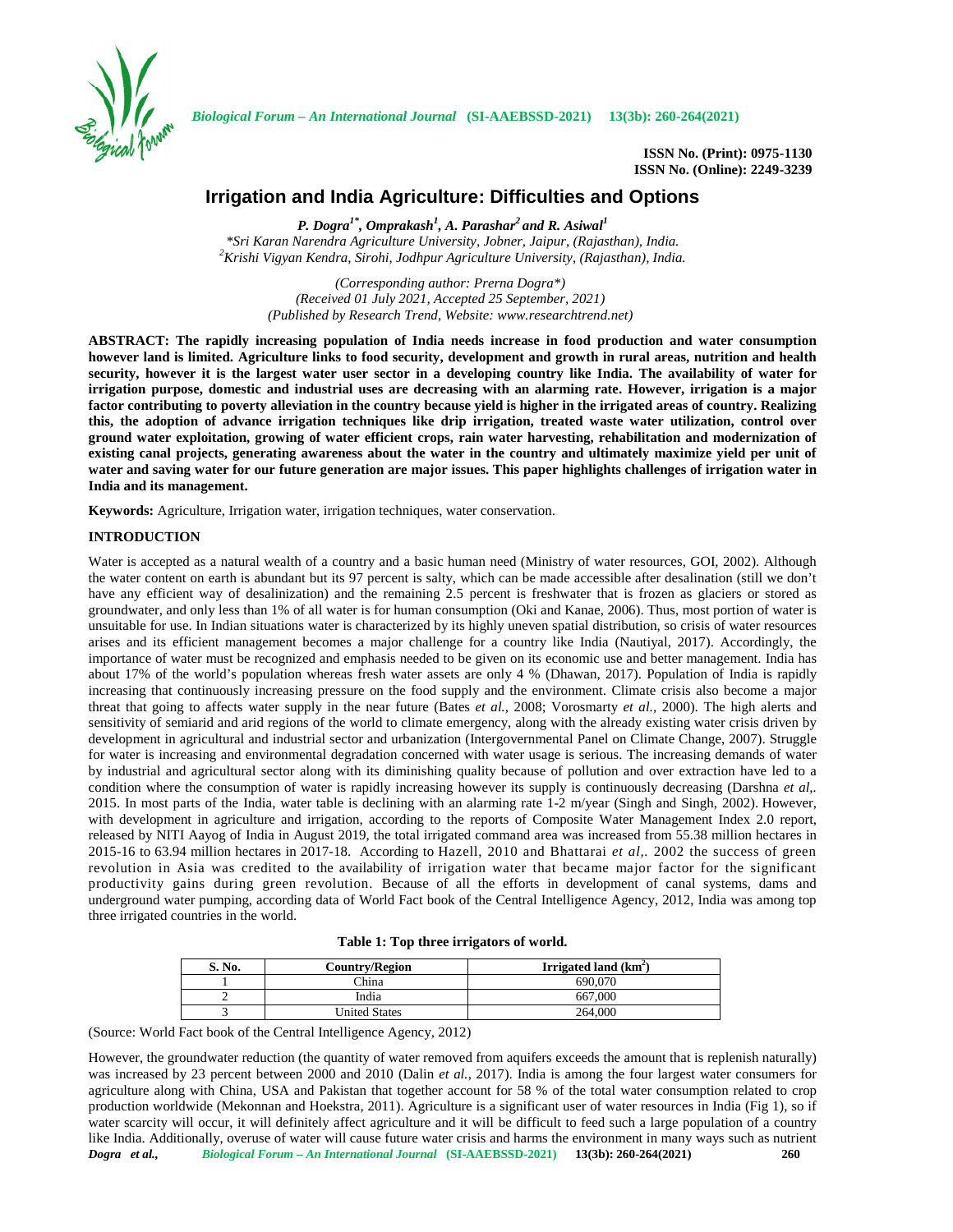pollution, increased salinity, destruction of part of the floodplains and wetlands. As per reports of OECD 2012, India may face severe water crisis by 2050. According to reports Ministry of water resource, GOI, 2017, less than 1700 cubic meters annual per-capita water accessibility referred as water-scarce situation, while annual per- capita water availability of India in the years 2001 was 1820 cubic meter which in 2011 become 1545 cubic meters and that may decline in the years 2025 and 2050 to 1341 and 1140, respectively.



**Fig. 1.** Demand of water by various sectors in India (Jeyaseelan, 2014).

The irrigation system in India is well developed but it is characterized by high levels of inefficient water use (OECD/FAO, 2014). The poorly maintained canals of India draw four times more water from the rivers than what they actually delivered to agriculture lands and situation of water utilization efficiency of canals is less than 30% in the idle cases and half of that quantity in poorest (Sen, 2018). Despite some promising initiatives and efforts the present irrigation situation of that quantity in poorest (Sen, 2018). Despite some promising initiatives and efforts the present irrigation situation<br>is far from satisfactory; these are characterized by less than optimum irrigation efficiency, low pop advanced micro irrigation in canal command area, poor water use efficiency systems, overexploitation of groundwater resources and extensive use of water-intensive crops and poor management of freshwater resources. As groundwater resources and extensive use of water-intensive crops and poor management of freshwater resources. As<br>much as 8 percent of agricultural crops grown are using groundwater heavily than its replenishment, and most rivers are diverted so heavily for canals that most of the year they don't reach the sea and with high rate of urbanization as the urban population may reach to five billion by 2025, farmers will face more competition for water resources with cities and industries (West, 2006). There is urgent need of proper strategies for efficient management highly scarce water resources. This paper reviews the present status of irrigation water in agriculture and how India can attempt to move towards water conservation and its efficient management. the population may reach to five billion by 2025, farmers will face more competition for water<br>with cities and industries (West, 2006). There is urgent need of proper strategies for efficient management highly<br>er resources

# **IMPROVEMENT IN IRRIGATION TECHNIQUES AND ITS IMPACT**

.

The basic principle behind crop water management is to find out the actual water requirement as accurately as possible. In this contest, the farmer's organization needs to encourage scientific technological means for improving water use efficiency in farm lands, for this there is need of funding for development in better efficient irrigation systems and transfer of advance improved<br>scientific technologies (e.g. soil moisture and canopy sensors) to farmers field, so that irr scientific technologies (e.g. soil moisture and canopy sensors) to farmers field, so that irrigation system should match with crop water demands, along with adoption of advance agricultural practices like minimum tillage, soil fertility improvement, building water retention or conservation capacity and irrigation scheduling during night that may reduce evaporation loses (COPA- COGECA, 2007).

With the use of advance irrigation methods such as micro irrigation techniques (sprinkler and drip that having water efficiencies as high as 70-75% and above 90% respectively) (Howell, 2003), the overall water productivity can easily be increased to significant level, but yet poor uniformity and application efficiency has resulted because of various causes such as improper maintenance of drip and sprinkle system, issues related to inlet pressure or pressure fluctuations, clogging in pipes and emitter and improper system design etc. (Hsiao *et al.,* 2007). In arid regions, farmers also facing issue of problematic water/saline/sodic/brackish irrigation water and usually they have no option for irrigation other than applying available saline brackish water in agriculture fields during its severe demand of water in crop, that exacerbating the problem for agriculture. The problem encountered by drip systems as it is very precise and efficient, without the need to flush the entire soil volume water remain in root zone only but in saline/sodic irrigation water, salts accumulate in root zone along with drip water and not flushed out of soil crating further problems for plants to survive. Even, world's best drip irrigation systems manufacture, usually claims that their water efficiency is 95% that means the irrigation water is delivered highly efficiently to localized are of root zone from where it can be easily used by plants and that is important for efficient water management, but it is also responsible for salts accumulation around the plants or in the root zone that itself do not get removed outfrom the field and start creating salinity accumulation around the plants or in the root zone that itself do not get removed out from the field and start creating salinity<br>problem. Else than it, polluted irrigation water is also a serious issue for soils, fields an wastewater of cities and industries is reusable water that creates serious health and environmental problems. However, these issues can be resolve to some extend by subsurface irrigation systems by different micro irrigation systems, especially for systems utilizing treated effluents; however more technological improvement is necessary for their upgradation and popularity. In the underground system, soil serves and works as a bio-filter to decrease the contamination. Simultaneously, the underground water irrigation system also enhances an additional level of protection from toxins and preventing direct contact of workers with wastewater. Application of irrigation water (and salts) in subsurface systems dramatically reduce evaporation losses of water from the agricultural fields, it also reduces weeds and helps in minimizing soil salinity resulted in frequent improvement in yields. Thus the subsurface irrigation needs more attention and development for its widespread popularity. There is urgent need of making some good plans at national and state level for every city of the country for better utilisation of treated waste water that can be a reliable source of irrigation if treated properly can be used in non-edible crops. The water treatment to the marked increased the sixterior interest in the control of the control of the control of the control of the control of the control of the control of the control of the control of the control of the control of the control of the co water retention or conservation capacity and irrigation scheduling during night that may reduce evaporation loses (COPA-COGECA, 2007).<br>With the use of advance irrigation methods such as micro irrigation techniques (sprinkl water/saline/sodic/brackish irrigation water and usually they have no option for irrigation other than applying available<br>brackish water in agriculture fields during its severe demand of water in crop, that exacerbating th wastewater of cities and industries is reusable water that creates serious health and environmental problems. However, these issues can be resolve to some extend by subsurface irrigation systems by different micro irrigati the firmer's organization meeds to encourage scientific technological means for improving water use fiftiency in farm<br>the firmer's need of funding for development in better efficient inguition systems and transfer of adva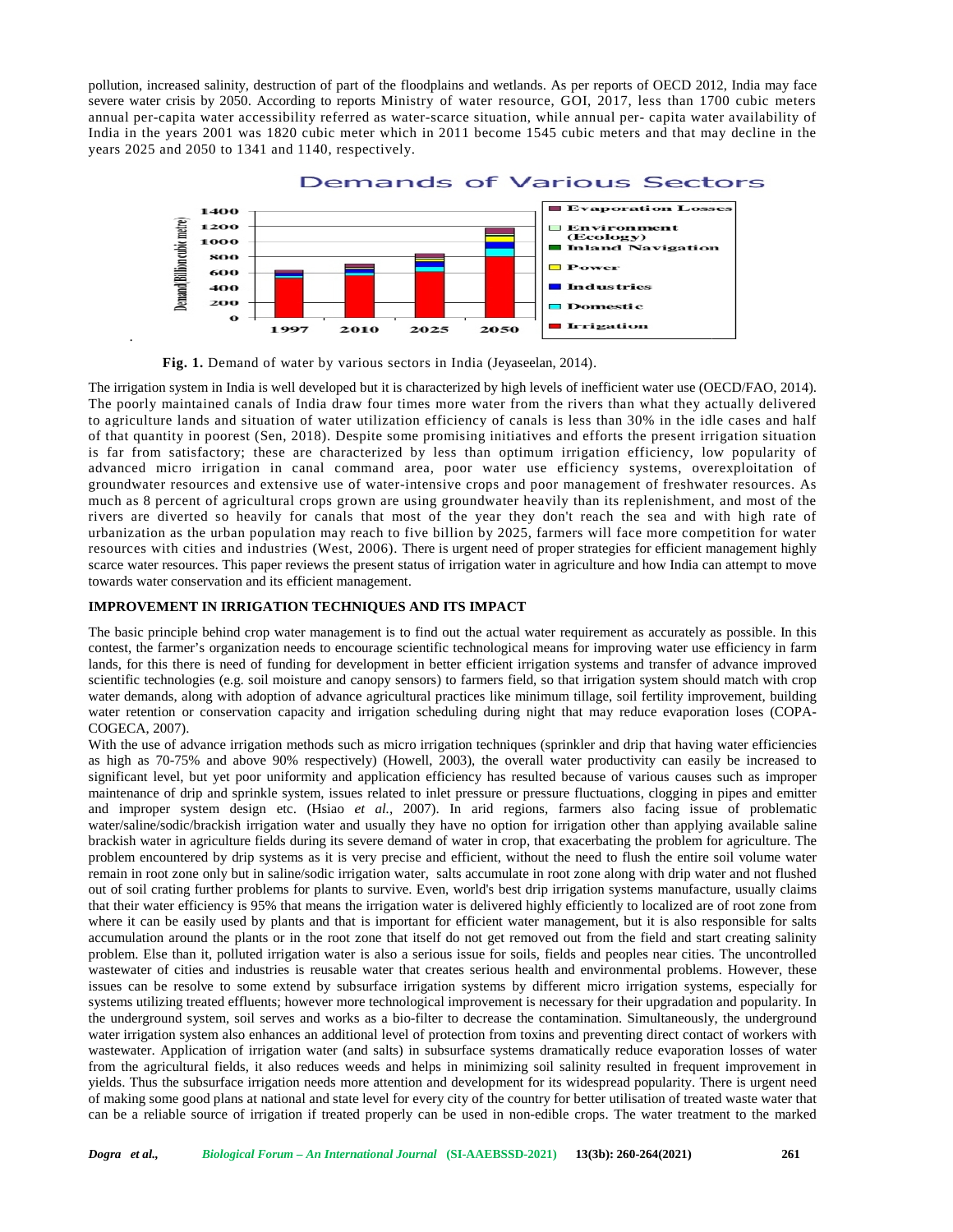desired level is needed so that it does not adversely affect the soil, environment or wherever it come in contact that can be ensured by vigilance, good monitoring and should have control from Pollution Control Authority.

In canal command areas the water table is increasing very rapidly and even starts causing problem for agriculture fields like water logging etc. Simultaneously, the over exploitation of groundwater starts threatening the groundwater quantity as well as quality that urgently needs legislation or incentives/disincentives. In addition, there is need to aware peoples about alarming situation of groundwater to control over its exploitation.

According to the report of India Today Web Desk, 2019, wheat and rice that is the most important staple crop of India has highest water-guzzling and we are producing it intensively. Rice is the most water-inefficient grain crop and wheat has been recognized as the driver in increasing water stress. Replacing these crops with other locally available crops such as maize, barley, millets, sorghum with their good varieties could minimise water demand by one-third" and simultaneously their consumption in diet chart is good for health too. The selection of crop for any area should be according to its ecology and water availability in the area.

The production of one kg wheat needs average 1,654 litres of water; simultaneously average 2,800 litres of water is needed for production of one kg rice. According to report by India Today Web Desk, 2019, India exported 37.2 lakh tonnes of basmati rice in 2014-15 and for exporting that much quantity of basmati rice around 10 trillion litres of water is used; that means India 10 trillion litres of water was indirectly exported. As rice and wheat is an important crop of India, there is urgent need of proper irrigation management for their production and how much production we needed in India under water scarcity environment is an important issue. The adoption of 'wet/dry' growing method in which paddy is flooded for certain durations rather than permanently submerged can improve water efficiency; however more research strategies needed in this direction.

# **WATER CONSERVATION**

Water conservation practices are practiced since ages in India such as Bawaries, Khadins, Johads and with so many local names and forms for storing of the valuable water used for drinking and agricultural purposes, but lack of their care and maintenance mostly of them are not in working condition today and require maintenance. The higher rate of exploitation of ground water emerges the need of recharging groundwater by improved recharge systems, technology needed according to local hydrogeological situation of area; some prevalent recharge structure in country are as under (Central Ground Water Board, GOI, 2013):

#### *A. Percolation tanks*

The percolation tanks are used to harvest water and store surface water to ground water. They are most frequently available structures in India that helps to recharge groundwater reservoir.

#### *B. Gabion structure*

They are built across small stream and help to restore stream flows of water. The boulders are kept inside the steel wire and placed across the stream for making small dam like structure, height of these structures are about 0.5 m and used for 10 to 15 m width streams.

## *C. Check dams/Nala bund*

They build across small streams in gentle slope. The location of Check dam construction should be such that it has sufficient thickness of permeable bed for easy infiltration, percolation and recharge of stored water. Nala bunds are mini percolation tanks whose water storage limited to stream course, the width of nala bed is from 5 meters to15 meters and its depth should be at least 1 meter.

# *D. Dug well recharge*

India has many wells which have gone dry; these dug wells may be used to recharge ground water. The rain water should be diverted to these dried wells to recharge the dried aquifer.

#### *E. Recharge shafts*

These structures penetrate the above impermeable surface horizon and ease the infiltration of water from surface to recharge the ground water. A trench dug to 3 m depth and filled with boulders and gravels and has injection well for effective recharge of the ground water.

### *F. Injection well*

In many areas of country the surface layers has low permeability so aquifer cannot get naturally replenished and along with this the over exploited of ground water by tube well pumpage, needs direct injection through recharge wells these also called injection well.

## *G. Conversion of village tanks into water harvesting structure*

Already available tanks of villages whose functioning affected by siltation or damaged should be modified to harvest surface runoff water by desilting combined with waste weir and "Cut Off Trench" (COT) construction on upstream.

#### *H. Ground Water Dams/ Sub Surface Dykes/ Under Ground Bandharas (UGB)*

These structures are formed below surface act as barriers across stream that stop the surface flow of water and stores water in sub surface that helps to fulfil the demand of water whenever needed.

#### *I. Rain water harvesting in roof top*

India urgently need rain water harvesting in roof top that need to be a part of every roof of every building so that recharge of ground water and problem of water scarcity can be solve out. Rain water harvesting needs outlet pipes from roof to some storage system like some specially designed wells. However, more improved and advance designs are needed for its complete success and popularity.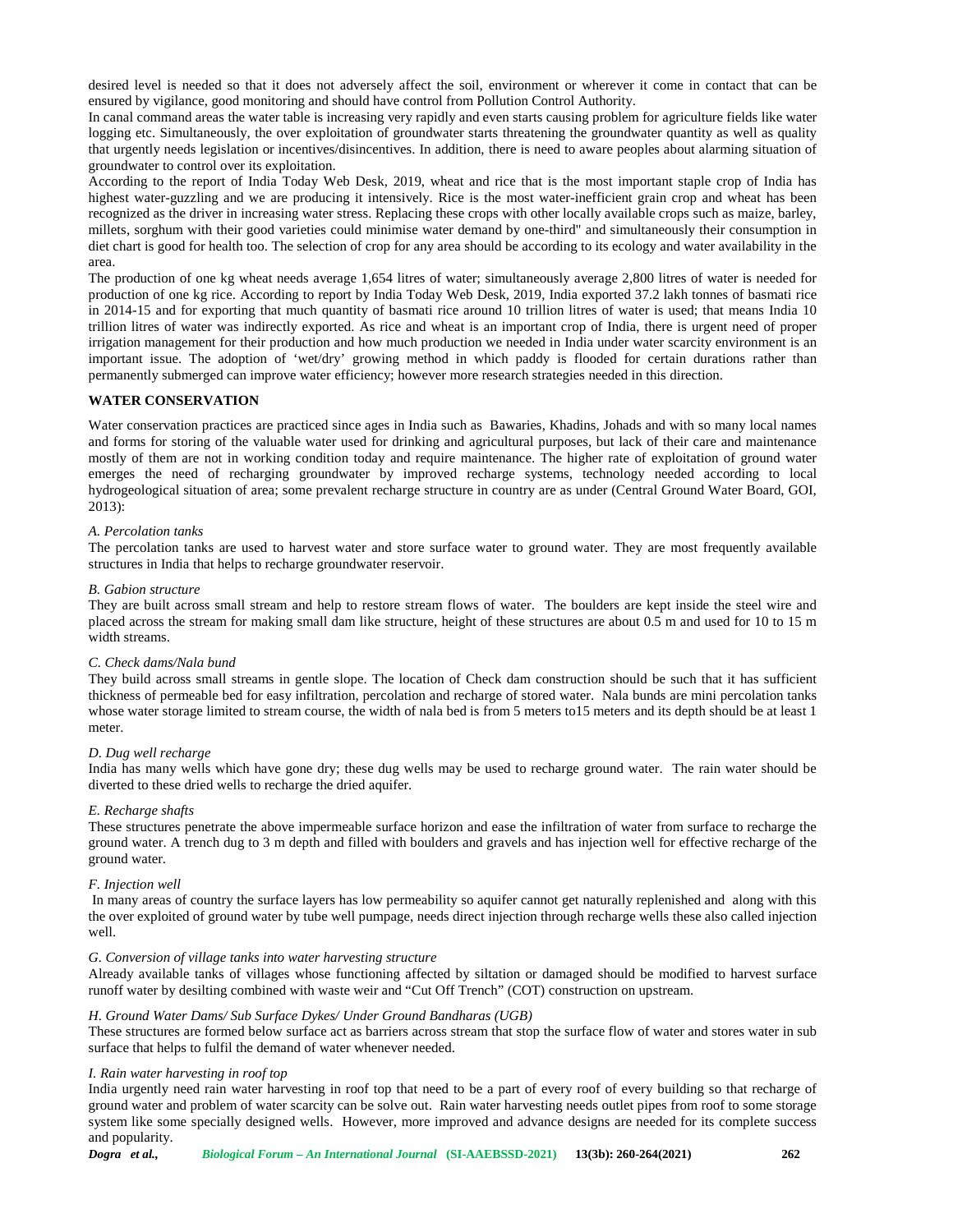The rehabilitation and modernisation of existing projects should have improved and efficient hydraulic flow conditions that reduce water losses. The regular maintenance of canal is required for improving water efficiency in minimum investment. The active involvement of beneficiary farmers is also good for maintenance and success of canal. For the proper planning of irrigation projects, following points should be taken into consideration at the beginning of the reservoir operation, (1) the initial storage capacity of reservoir, (2) the expected inflow of water into the reservoir during each intra-seasonal period, (3) water carrying capacity of channels, (4) crop calendar (5) reduction in yield with water deficit in critical growth stages of crop is important for determining water requirement for each crop (Singh *et al.,* 2001; Sethi *et al*., 2002).

The watershed management should include tree plantation and soil conservation measures in basins so that siltation of dams and flow peaks should be reduced. In agriculture sector, improved technologies should develop for improving yields per unit of water. The deficit irrigation concept includes predetermined use of less amount of irrigation water than overall need of the particular crop in a season should be included in the water strategic plan. This concept need further studies and research for getting more crop production in per drop of water.

Our diets also affect overall water requirement, like according to report of Viegas, 2007, production of pound of corn require about 100 to 250 gallons of water, variation according to soil, climate and irrigation method of the area grown. However, on other side production of grain to produce a pound of beef may need 2,000 to 8,500 gallons of water. So, becoming vegetarian is good for caring our nature and water saving.

In water conservation contest, Israel becomes a learning lesson, water scarce nation Israel, having extreme dry weather are today under water surplus condition. Israel is well known for drip irrigation but now one step ahead it initiates using treated sewage effluents and this treated water became important source of irrigation water in agriculture (Tal, 2002). Slowly but steadily, Israel followed strategy of maximum effluent utilization. In 2015, the Israel recycled 86% (400 million  $m<sup>3</sup>$ ) of the sewage water and used it. This means that every drop of water in Israel is used twice. The waste water recycled for use in agricultural farms and simultaneously contamination of the fresh water due to waste water stops. Israel modifies their open canals to closed piped systems; that also help in saving water by reducing its evaporation, seepage and other loses occurring in open canals (Tal, 2007).

## **CONCLUSION**

Water sector is facing very acute and serious problems. There is urgent need of implementation of the required action plan that will enable to fight the challenges and attain effective and economic management of the scarce water resources of the country and efficient utilization of water through water conservation measures and use of water saving devices and practices that lead to effecient irrigation management.

# **REFERENCES**

- Bates, B. C., Kundzewicz, Z. W., Wu, S., and Palutikof, J.P. (2008). Climate Change and Water. Technical Paper of the Inter-governmental Panel on Climate Change. IPCC Secretariat, Geneva, 210 pp.
- Bhattarai, M., Sakthivadivel, R., and Hussain, I. (2002). Irrigation Impacts on Income Inequality and Poverty Alleviation: Policy Issues and Options for Improved Management of Irrigation System. Working Paper 39, IWMI, Colombo, Sri Lanka.
- Central Ground Water Board, GOI. (2013). Master Plan for Artificial Recharge to Ground Water in India. Ministry of Water Resources, Government of India.
- COPA-COGECA. (2007). Position on Water Scarcity and Drought. COPA (Committee of Professional Agricultural Organisations), General Confederation of Agricultural Cooperatives (COGECA), Brussels.
- Dalin, C., Wada, Y., Kastner, T., and Puma, M. J. (2017). Groundwater depletion embedded in international food trade. Nature, *543*: 700-704.

Darshna, S., Sangavi, T., Mohan, S., Soundharya, A., and Desikan, S. (2015). Smart Irrigation System. *IOSR Journal of Electronics and Communication Engineering*, *10*: 2278-8735.

- Dhawan, V. (2017). Water and Agriculture in India. Background paper for the South Asia expert panel during the Global Forum for Food and Agriculture (GFFA) 2017.
- Hazell, P. (2010). In: Proven Successes in Agricultural Development. Spielman D, Pandya-Lorch R, editors. Washington, DC: International Food Policy Research Institute pp. 67–97.

Howell, T. A. (2003). Irrigation efficiency, Encyclopedia of water science. Marcel Dekker, New York pp. 467-472.

- Hsiao, T.C., Steduto, P., and Fereres, E. (2007). A systematic and quantitative approach to improve water use efficiency in agriculture. *Irrigation Science*, *25*: 209–231
- India Today Web Desk. (2019). World Water Day: India is 3rd largest groundwater exporter, but 21 cities are running out of water by next year!. India Today. March 22, 2019.

Intergovernmental Panel on Climate Change. (2007). Climate change 2007: the physical science basis. Agenda *6* (7): 333.

Jeyaseelan, R. (2014). Water resources development in India- An Overview. Environment

- Mekonnan, M. M., and Hoekstra, A. Y. (2011). The green, blue and grey water footprint of crops and derived crop products. *Hydrology and Earth System Sciences*, *15*: 1577–1600.
- Ministry of water resource, GOI. (2017). This information was given by Union Minister of State for Water Resources, River Development and Ganga Rejuvenation Dr. Sanjeev Kumar Balyan in a written reply in Lok Sabha. 20-July-2017. Shortage of Water. Press Information Bureau Government of India, Ministry of Water Resources. Online https://pib.gov.in/newsite/PrintRelease.aspx?relid=168727
- Ministry of Water Resources, GOI. (2002). Salient Features of The National Water Policy. Press Information Bureau Government of India, Ministry of Water Resources. Online https://pib.gov.in/newsite/PrintRelease.aspx?relid=70832.
- Nautiyal, S. (2017). Water crises in India: Agenda for the 21<sup>st</sup> Century. India Greens Party: Towards Making The Country Ecologically & Politically Green. https://indiagreensparty.org/2017/11/10/water-crisis-india-agenda-21st-century/
- OECD (2012). OECD Environmental Outlook to 2050: The Consequences of Inaction, OECD Publishing. [http://www.oecd.org/env/indicators](http://www.oecd.org/env/indicators-) modelling-outlooks/oecd environmental outlook to 2050 the consequences of inacti.htm
- OECD/FAO. (2014). OECD-FAO Agricultural Outlook 2014, OECD Publishing. <http://www.agri-outlook.org/>
- Oki, T., and Kanae, S. (2006). Global hydrological cycles and world water resources. Science 313: 1068–1072.
- Sen, S. (2018). If 80% water consumption in India is for agriculture, why is it unregulated and inefficient. India matters, Observer Research Foundation.
- Sethi, L., Nagesh, K. D., Panda, S.N., and Mal, B. C. (2002). Optimal crop planning and conjunctive use of water resources in coastal river basin. *Water Resources Management*, *16*: 145–169.